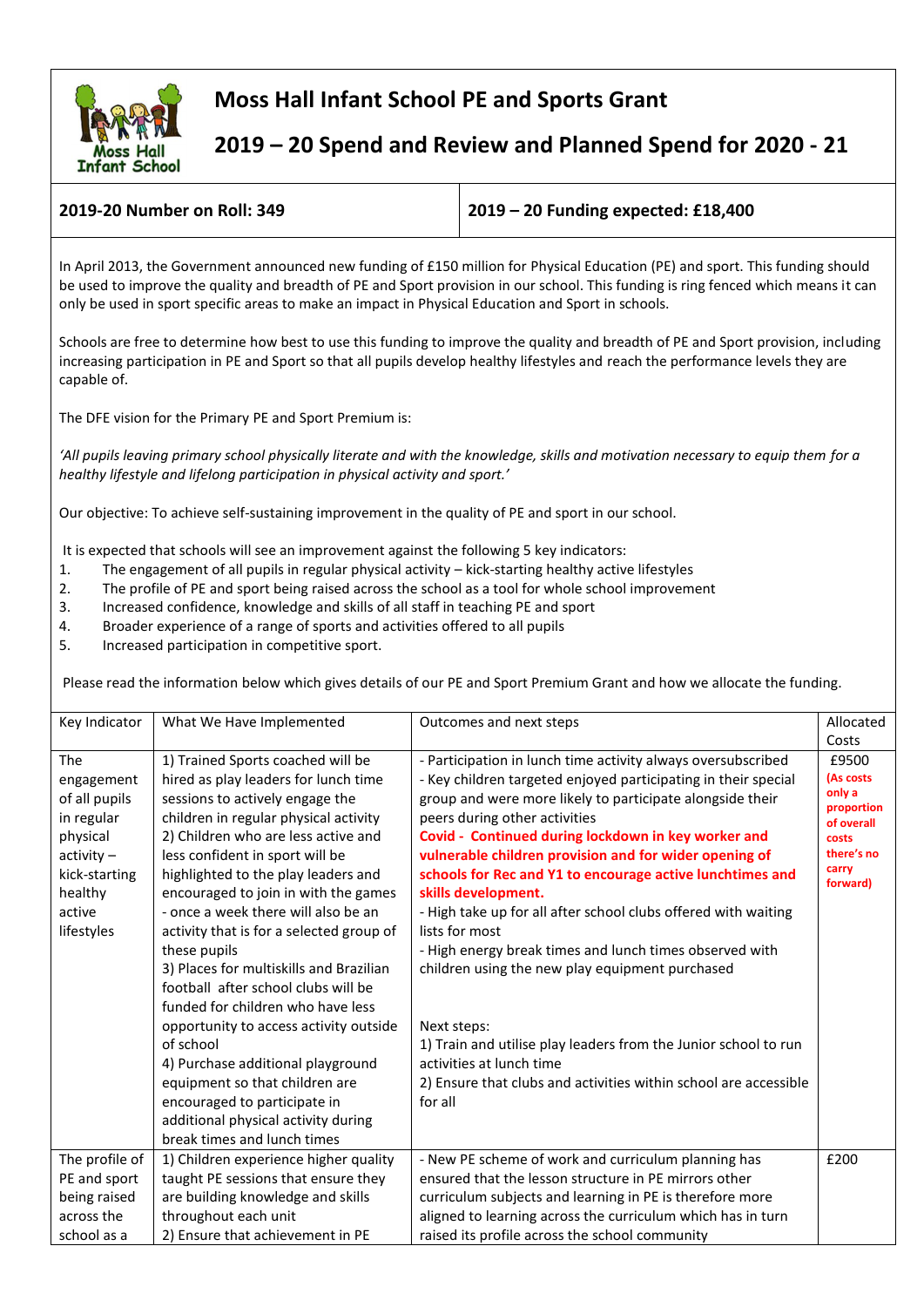| tool for<br>whole school<br>improvement                                                               | sessions and clubs both inside and<br>outside of school is celebrated as part<br>of our Achievement assemblies                                                                                                                                                                                                                                                                                                                                                                                                                                                                                                                                 | - Sporting achievements have been regularly celebrated in<br>assemblies and have been part of the Learning Hero<br>challenges<br>Next steps:<br>1) KS1 to have a swimmer of the week who will be awarded a<br>certificate in assembly<br>2) Increase parent and community awareness of the current<br>PE and Sport offer at MHI and work in collaboration to create<br>an ambitious school improvement plan for PE and Sports<br>3) Increased participation in BPSS challenges and events to be<br>regularly celebrated in classes, in assemblies and in<br>newsletters                                                                                                                                                                                                                                                           |                                                                                                      |
|-------------------------------------------------------------------------------------------------------|------------------------------------------------------------------------------------------------------------------------------------------------------------------------------------------------------------------------------------------------------------------------------------------------------------------------------------------------------------------------------------------------------------------------------------------------------------------------------------------------------------------------------------------------------------------------------------------------------------------------------------------------|-----------------------------------------------------------------------------------------------------------------------------------------------------------------------------------------------------------------------------------------------------------------------------------------------------------------------------------------------------------------------------------------------------------------------------------------------------------------------------------------------------------------------------------------------------------------------------------------------------------------------------------------------------------------------------------------------------------------------------------------------------------------------------------------------------------------------------------|------------------------------------------------------------------------------------------------------|
| Increased<br>confidence,<br>knowledge<br>and skills of<br>all staff in<br>teaching PE<br>and sport    | 1) Purchase a new scheme of work for<br>PE - Get Set PE<br>2) Buy in support from a PE leader<br>from another school to train the staff<br>on delivering high quality PE lessons<br>using the scheme of work<br>3) All staff will receive a CPD session<br>on basic yoga and mindfulness for<br>ages 4 - 7 from a qualified yoga<br>instructor<br>4) Yoga instructor will teach an<br>example lesson to the children and<br>the class teacher will observe in order<br>to gain confidence<br>5) Yoga instructor will be available to<br>support teachers with planning and<br>delivery of yoga and mindfulness<br>sessions throughout the year | - New PE scheme is in place and is supporting a higher quality<br>of planning and delivery of PE lessons across the school<br>- Staff report feeling more confident in delivering PE Sessions<br>- All children have received at least one yoga session and<br>each teacher feels more confident to deliver yoga sessions dn<br>include mindfulness techniques in the classroom<br>Next steps:<br>1) Ensure that the delivery of PE lessons continues to improve<br>and that the staff have access to further support and training<br>in order to make the improvements sustainable<br>2) Ask staff which areas they would like further training in<br>and ensure that this is added to the school's CPOD cycle<br>3) Commission the PE Leader from the Junior school to<br>support professional development in the infant school | £2200                                                                                                |
| <b>Broader</b><br>experience of<br>a range of<br>sports and<br>activities<br>offered to all<br>pupils | As well as the full National Curriculum<br>PE offer for KS1 being in place we also<br>include swimming in our PE at school<br>offer as we believe that this is an<br>essential life skill which is of benefit<br>to all children and families:<br>1) School will hire pool and swimming<br>teacher<br>2) All children in year 1 and year 2<br>receive swimming lessons for 3 half<br>terms per year                                                                                                                                                                                                                                            | - All children in KS1 have had swimming lessons on a half<br>termly rotation whilst the school and pool has remained has<br>remained open<br>- Children report really enjoying swimming lessons and all<br>children have actively participated with very few missing<br>sessions if they are at school<br>- Parents report that having swimming on our curriculum is<br>extremely beneficial and really value the opportunity to<br>experience learning to swim being part of the school offer<br>(Covid - children did not swim in the Summer term)<br>Next steps:<br>1) Ensure that we are using our membership to BPSS to allow<br>all children including those with SEND to access and<br>experience a wider variety of sporting activities                                                                                   | £5800<br>(As costs<br>only a<br>proportion<br>of overall<br>costs<br>there's no<br>carry<br>forward) |
| Increased<br>participation<br>in<br>competitive<br>sport.                                             | 1) Sports coaches to run challenges<br>during lunchtimes to increase<br>children's early experience of<br>competitive sports<br>2) School will subscribe to Barnet<br>School Sports Partnership (BPSS) so<br>that children can experience intra-<br>school competitions                                                                                                                                                                                                                                                                                                                                                                        | - More children have had experience or multiple experiences<br>of taking part in competitive sports at school<br>- Due to changes in staffing and leadership and the Covid<br>lockdown we have not yet taken full advantage of the<br>opportunities that BPSS offer to increase participation in<br>inter-school competition for infants<br>Next steps:<br>1) Continue to increase children's experiences of competitive<br>sports within school in order to increase children's resilience<br>and develop and maintain a growth mindset around winning<br>and losing<br>2) Ensure that we more children have the opportunity to<br>participate in inter-school sports competitions through BPSS<br><b>Total Spend</b>                                                                                                            | £735<br>£18,435                                                                                      |